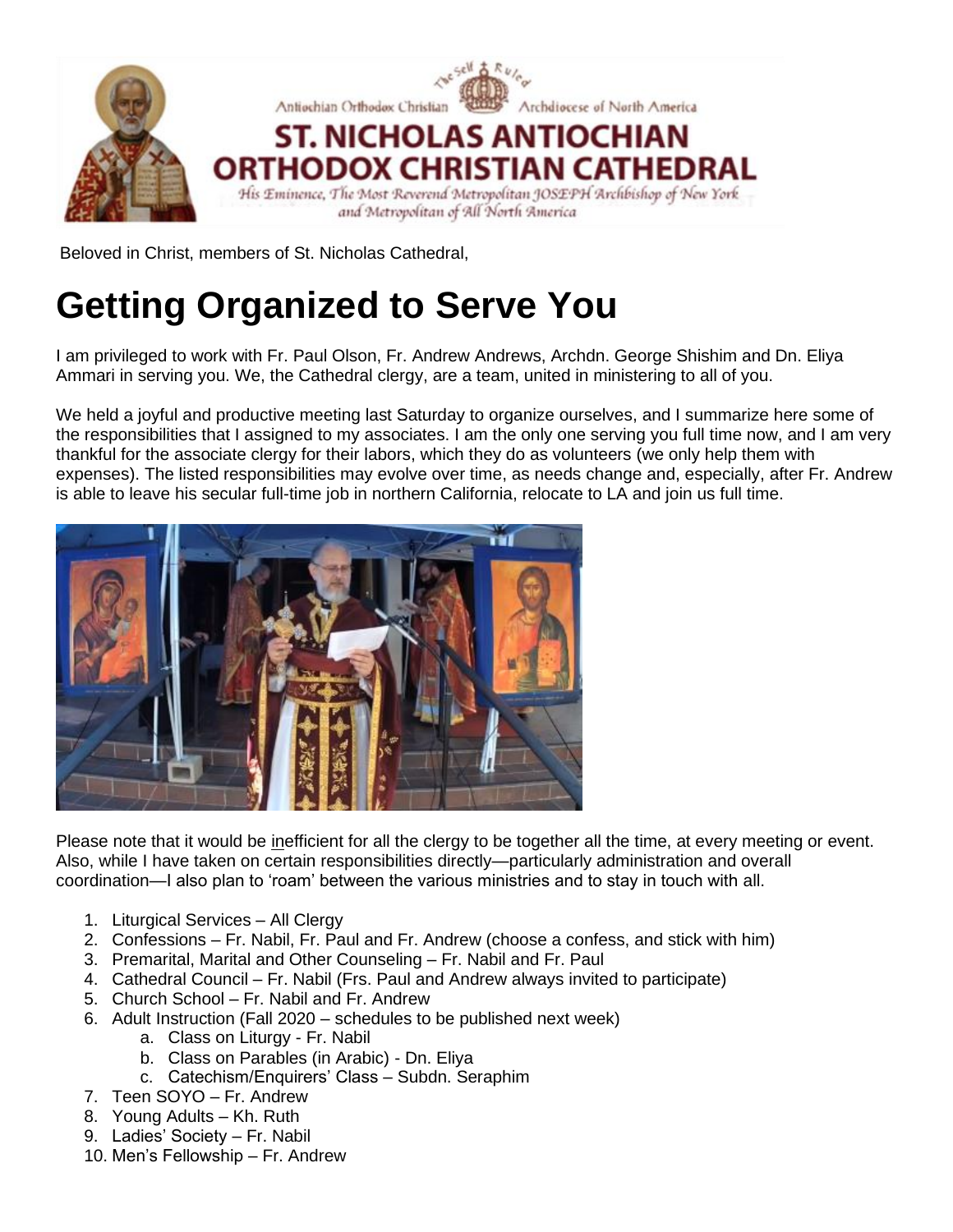- 11. Choir/Chanters Fr. Nabil
- 12. Altar Society Fr. Nabil and Subdn. Seraphim
- 13. Altar Servers Archdn. George and Subdn. Seraphim
- 14. Charity Ministry Fr. Nabil
- 15. St. Nicholas Camp Fr. Nabil
- 16. Camping Program all clergy
- 17. Pre-Lent Family Retreat Fr. Andrew and Dn. Eliya
- 18. Technology Upgrades Fr. Nabil, Fr. Paul, Fr. Andrew

The Lord bless and keep you safe!

*+Fr. Nabil*

V. Rev. Nabil L. Hanna, Dean (213) 915-6269 *or* (317) 919-0841 *mobile* [frnabilh@stnicholasla.com](mailto:frnabilh@stnicholasla.com) *email*

# **Housekeeping Reminders**

## **1. Parking**

Our parking lot has always been reserved for clergy, elderly and families with newborns in strollers. Everyone else should park at the photo lot. Now that we're back to one service and—praise the Lord—greater attendance, it is critical that all able-bodied worshippers show courtesy to the elderly and those with little children.

## **2. Masks**

There have been a few people who have not worn masks during services. This makes other people feel uncomfortable and unsafe. Again, with the blessing of higher attendance, let us practice this important courtesy to others who may have health issues and for everyone's comfort and peace of mind.

## **3. Communion**

It has long been the practice throughout our Archdiocese—out of respect for Communion, independent of any concern for germs—for the faithful to approach the Chalice with their mouths wide open and their heads tilted back. *Remember that you have to do both – a mouth that's open wide but tilted downward doesn't work!* This will allow the priest or deacon to insert the spoon, turn it over in your mouth and pull it out *without* touching your tongue or lips. (We are also looking to get some smaller Communion spoons that are easier to turn over without touching the mouth.)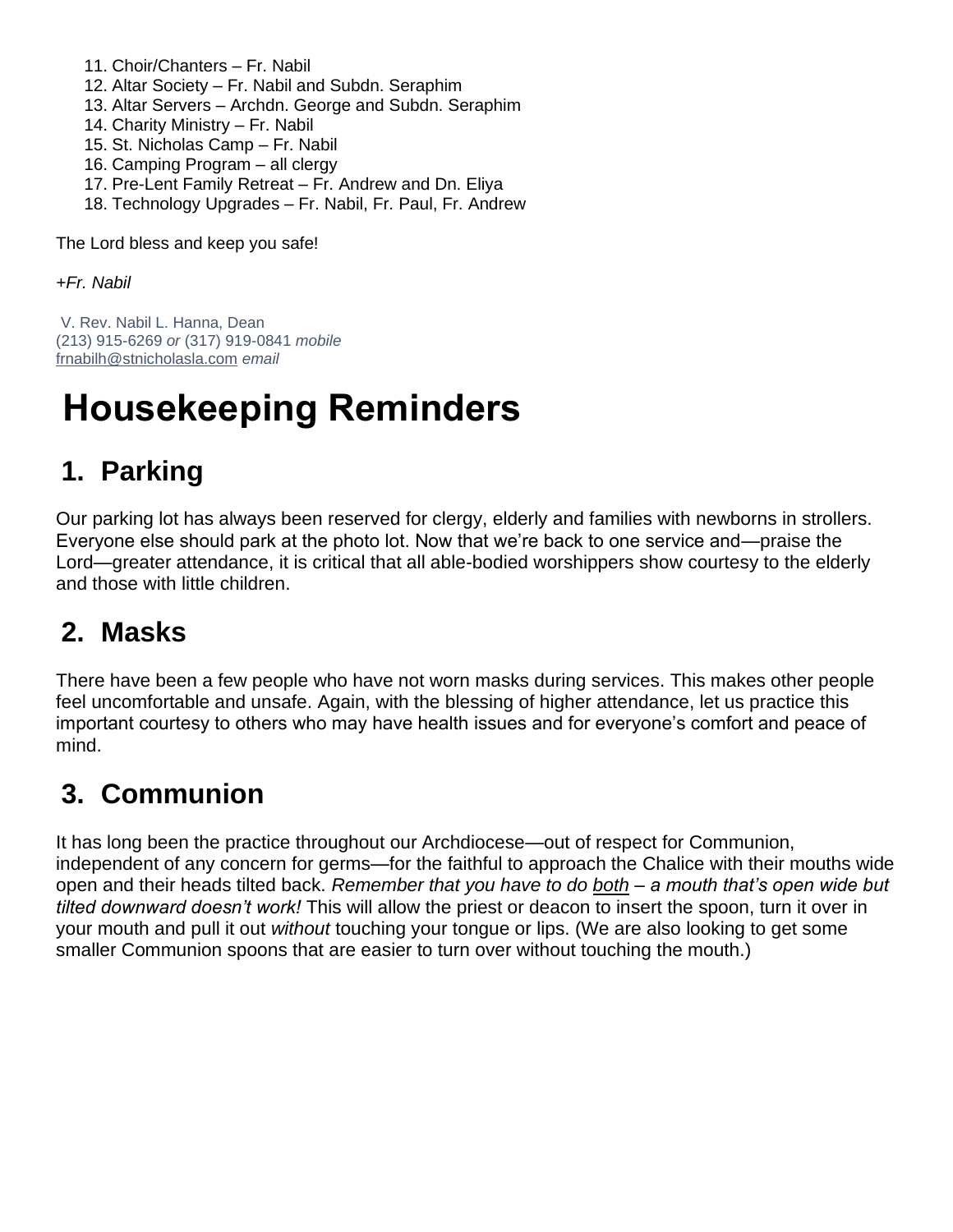# **Upcoming Schedule and Links**

| <b>Date</b>                                            | <b>Time</b> | <b>Event or Service</b><br>(click link for service<br>text) | <b>How to Participate</b>                   |
|--------------------------------------------------------|-------------|-------------------------------------------------------------|---------------------------------------------|
| Saturday, Sep. 5                                       | 6:00 pm     | <b>Great Vespers</b>                                        | <b>Livestream only (church closed)</b>      |
| Sunday, Sep. 6                                         | $7:45$ am   | Divine Liturgy in Spanish                                   | In person outdoors<br><b>AND livestream</b> |
|                                                        | $9:15$ am   | <b>Matins</b>                                               | In person outdoors<br><b>AND livestream</b> |
|                                                        | 10:30 am    | <b>Divine Liturgy</b>                                       | In person outdoors<br><b>AND livestream</b> |
| Tuesday, Sep. 8                                        | $9:00$ am   | <b>Matins</b>                                               | Livestream only (church closed)             |
| <b>Great Feast of the Nativity</b><br>of the Theotokos | 10:00 am    | <b>Divine Liturgy</b>                                       | Livestream only (church closed)             |
| Saturday, Sep. 12                                      | 4:00 pm     | <b>Church School Family</b><br><b>Kick-off Picnic</b>       | Cathedral plaza (see details<br>below)      |
|                                                        | 6:00 pm     | <b>Great Vespers</b>                                        | Livestream only (church closed)             |
| Sunday, Sep. 13<br><b>Observance of the Great</b>      | 7:45 am     | Divine Liturgy in Spanish                                   | In person outdoors<br><b>AND livestream</b> |
| <b>Feast of the Elevation of</b><br>the Holy Cross     | $9:00$ am   | <b>Matins</b>                                               | In person outdoors<br><b>AND livestream</b> |
|                                                        | 10:00 am    | <b>Divine Liturgy</b><br><b>Procession of the Holy</b>      | In person outdoors<br><b>AND livestream</b> |
| Saturday Sep. 19                                       | 6:00 pm     | <b>Cross</b><br><b>Great Vespers</b>                        | <b>Livestream only (church closed)</b>      |
| Sunday, Sep. 20                                        | $7:45$ am   | Divine Liturgy in Spanish                                   | In person outdoors<br><b>AND livestream</b> |
|                                                        | $9:00$ am   | <b>Matins</b>                                               | In person outdoors<br><b>AND livestream</b> |
|                                                        | 10:00 am    | Divine Liturgy                                              | In person outdoors<br><b>AND livestream</b> |

*Please note that you do NOT need to have a Facebook account to join our services via livestreaming. Also, if you cannot join the services live, they remain on the Facebook site, so you can participate when your schedule allows.*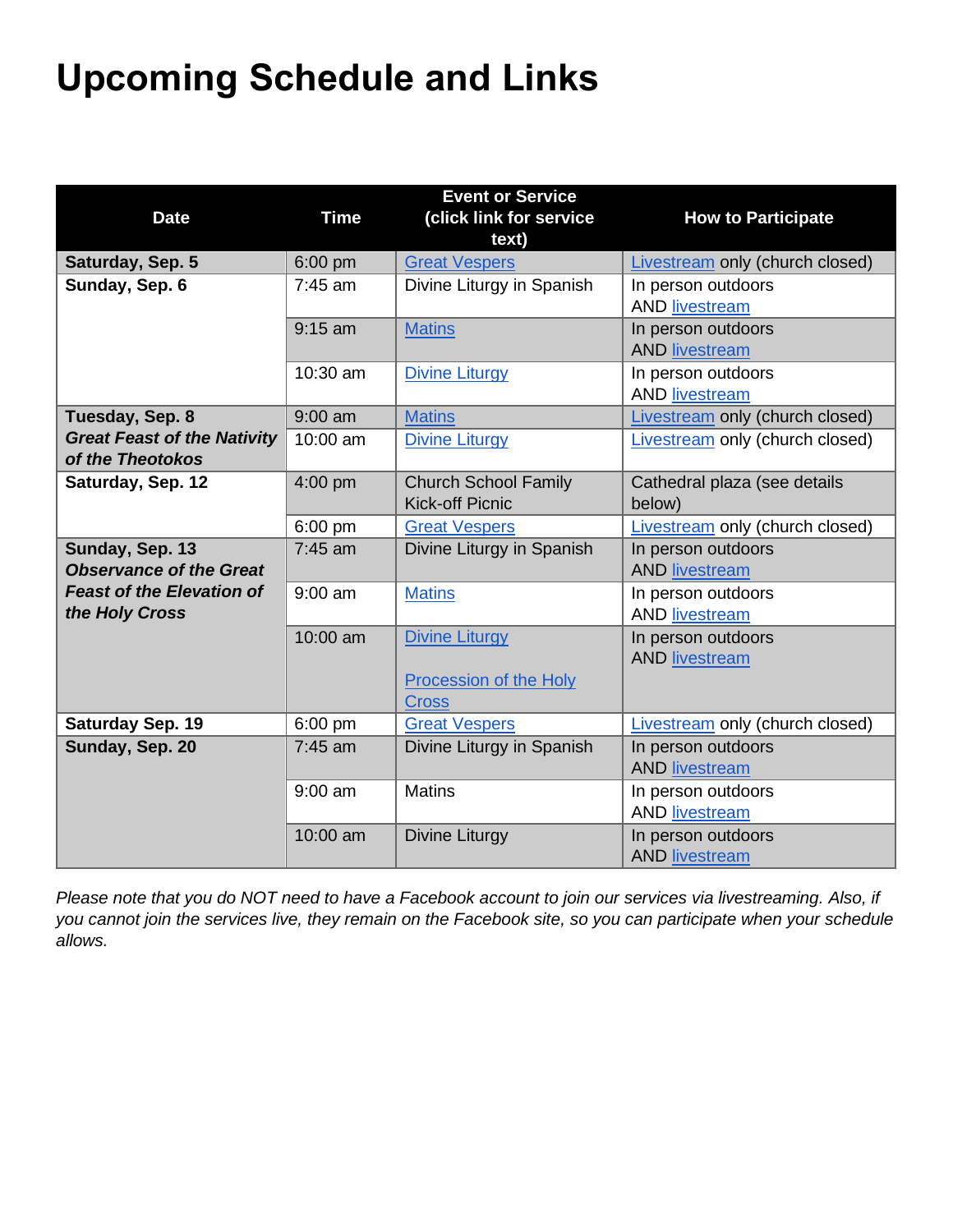# **Holy Oblations and Prayer Requests**

In loving memory of MANUEL SAAD (12 days) offered by his dear sister, Marie Jabour and his nieces and nephews Robert & Cynthia, Robin & Brian Winn and Family. May his memory be eternal.

#### **Here's our current Cathedral prayer list:**

*Please include in your daily prayers the following—those struggling with acute illness and those newly departed this life from our parishioners and those for whom they have requested our prayers. (Names are kept for 40 days, the date indicated after the name, and may be renewed upon request.)*

#### **Living**

All those suffering from injury and homelessness from fires in California, hurricanes in the South and the explosion in Beirut

Rescue workers, firemen, physicians, nurses and all the healthcare professionals on the front lines of the pandemic

All those suffering from illness, violence and want in this country and throughout the world Lila

#### **Departed**

**Those who perished in the explosion in Beirut**

#### **Victims of the pandemic and victims of violence everywhere**

*To offer Holy Oblations and Memorials and for any announcements to be included in the bulletin, please email [Cathedral@stnicholasla.com](mailto:Cathedral@stnicholasla.com) or contact the Cathedral office at (213) 382-6269 by Wednesday noon.*

*You may make donations for Beirut Relief online directly at [antiochian.networkforgood.com/projects/106179-financial-aid-following-beirut-explosion.](https://nam04.safelinks.protection.outlook.com/?url=https%3A%2F%2Fantiochian.networkforgood.com%2Fprojects%2F106179-financial-aid-following-beirut-explosion&data=02%7C01%7C%7C512f51a30c31415138e708d850ef7c8f%7C84df9e7fe9f640afb435aaaaaaaaaaaa%7C1%7C0%7C637348336808145567&sdata=MhIX61TNl8VDDfzXJTu4DxqOxFD%2FPD404HVFYdaVHbc%3D&reserved=0)*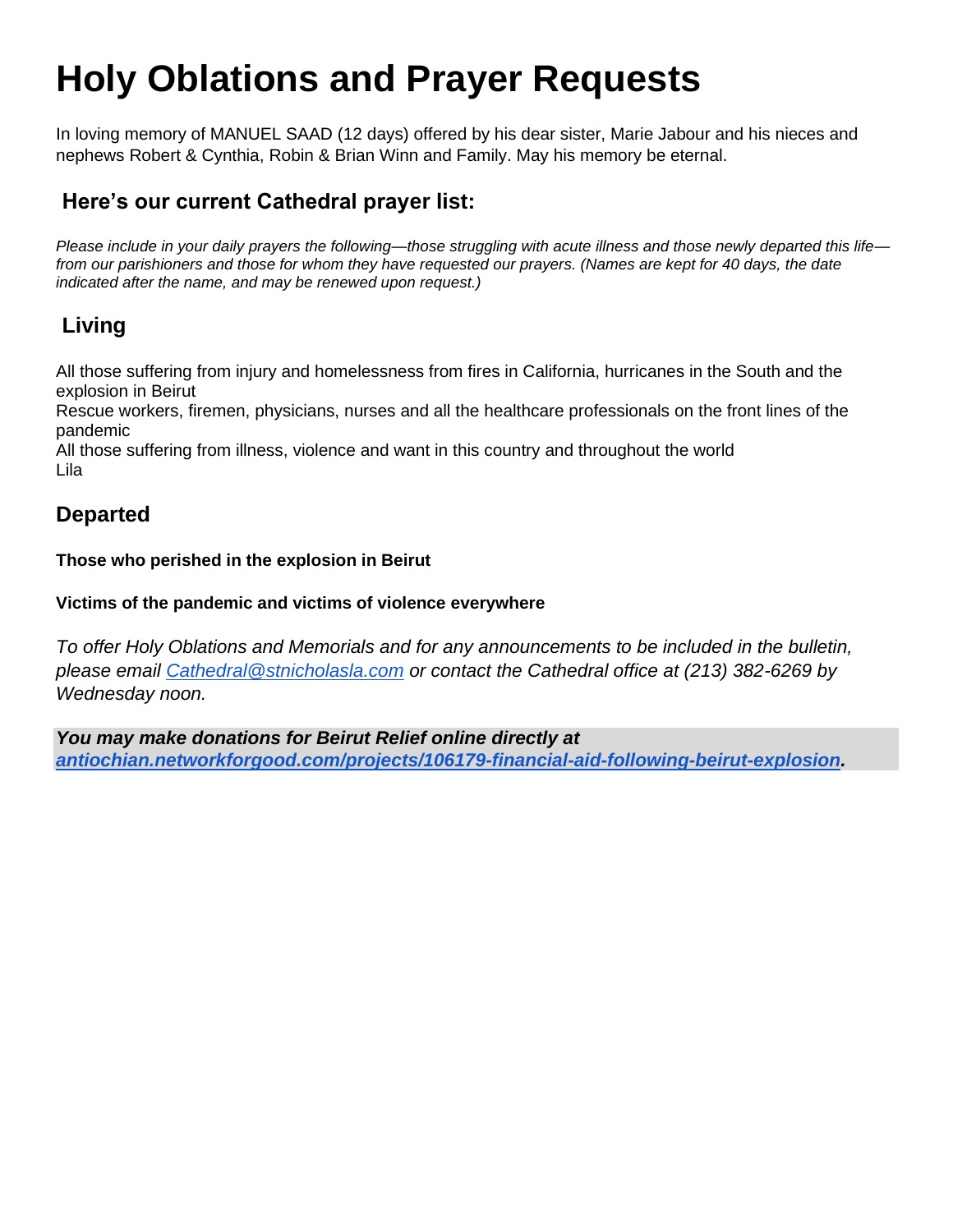# **St. Nicholas Cathedral** Sunday School Kick-Off!



When: Saturday September 12, 2020 @ 4:00 PM

Where: St. Nicholas Cathedral 2300 West 3rd, Street Los Angeles CA, 90057

## **Come and Meet our New Priests:**

## **Father Nabil Hanna Father Andrew Andrews**

Everyone is welcome for an Afternoon of fun for the whole family!

**Games for all Ages!** Camp-Style Vespers Outside! Pizza Dinner!

**COVID-19 Requirements:** FaceCovering and Social distancing.





For More Info Contact Tania Matar (818)903-0953 taniamatta@sbcglobal.net

\*If you are experiencing any COVID-19 symptoms please do not come to the event. All participants are responsible for their own safety and health.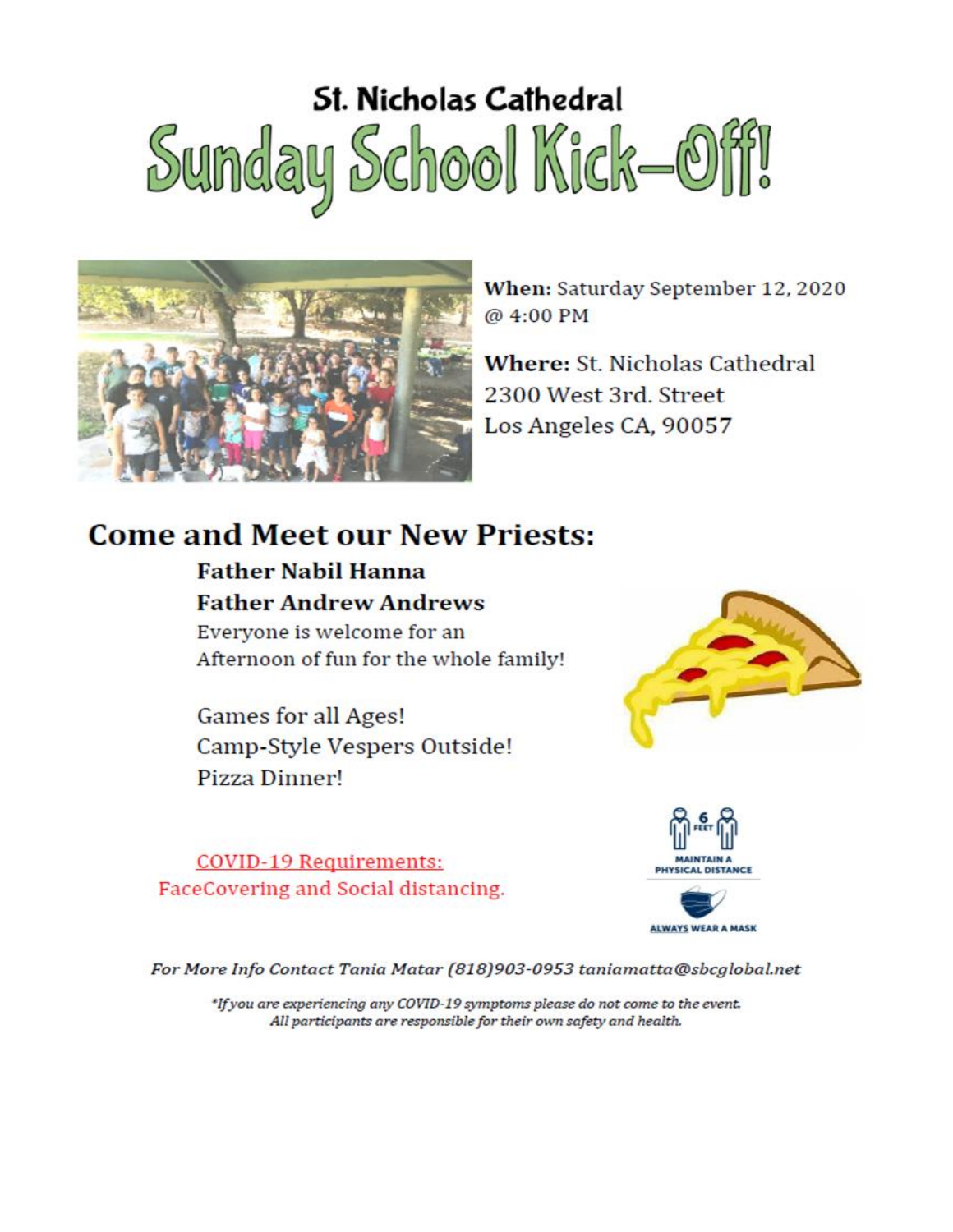**The first major feast in the new Church year (that began September 1) is the Nativity of the Theotokos – the Virgin Mary's birthday – which we celebrate on Tuesday, September 8.**

**Mary's birth is the beginning, or 'prelude,' to our salvation in Jesus Christ.**



# **THE STORY OF THE HOLY VIRGIN MARY**

Mary, the All Holy mother of Jesus the Savior, was miraculously born of the pious old and barren parents Joakim and Anna in the city of Nazareth. Both of them diligently prayed imploring God to give them a child. They made a vow to give the fruit of the womb back to serve God. The Lord God answered their prayer and granted them a baby girl whom they called Mary. The pious parents took good care of their child until the age of three, when they fulfilled their vow by presenting her to the Temple in compliance with their vow.

The story of the birth of the Virgin Mary is not recorded in the Gospel. But it is mentioned in the Church Holy Tradition where Epiphanios, Bishop of Cyprus and the Blessed Jeronimos and others mentioned it in their writings.

During the days and years of her stay at the Temple, the priests took care of the needs of the child Mary, like Samuel of the Old Testament. When she grew up to the age when her stay at the temple was not allowable, they discussed her future in the Temple taking into consideration not to anger God, as Mary was totally different from other girls. One day, the Chief Priest totally vested with his holy vestment entered the Temple behind the Curtain praying and requesting God's guidance how to deal with this decent up growing maiden. All of a sudden he was inspired to call upon the elders of the Tribe of Judah of the house of David to come to the Temple having their staffs in their hands. For the one with whom the Lord shows a miracle; that one would be assigned by God to take care of her and protect her. When they arrived, Zakaria, the Chief priest explained to them the reason of his invitation and asked that every one of them has his name written on his own staff. Then placing their staffs at the Temple he prayed saying: "O Lord point out to us the man whom you want and see befitting to be the guardian of Mary." They left the staffs at the Temple all the night.

In the morning, the chief priest entered into the Temple with the priests and all the men to find the staff of Joseph blossoming and a dove flew from above and stood on it. All of them at that time were sure that that was the choice of God. And from that moment Joseph received her from the Chief Priest and became her guardian under the cover of being her fiance'.

Joseph was already an old man and had been a widower for some good time. Also, he had four boys: James, Yussi, Shimon, and Judah. And two girls Salome and Mariam. These children of Joseph were called the brothers of the Lord Jesus Christ. Joseph submitted himself to the will of God and became Mary's fiancé'. That is to say to protect her virginity for the fulfillment of the secret of all ages which is above the comprehension of man. Thus she was not given to him in marriage.